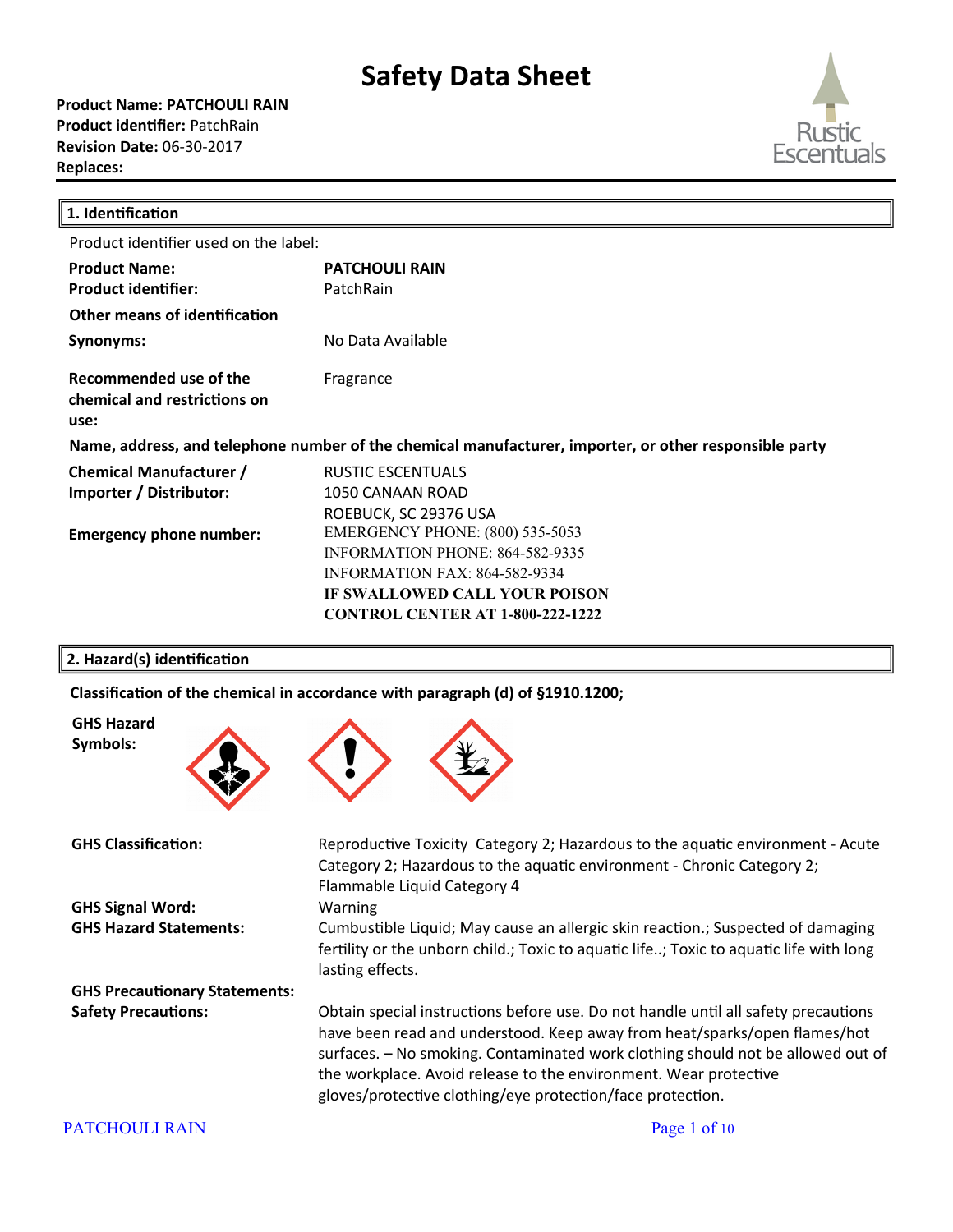**Product Name: PATCHOULI RAIN Product identifier:** PatchRain



First Aid Measures: **IF ON SKIN: Wash with plenty of soap and water. IF exposed or concerned: Get** medical advice/attention. If skin irritation or rash occurs: Get medical advice/attention. Wash contaminated clothing before reuse. In case of fire: Use extinguishing media listed in Section 5 of the SDS to extinguish. Collect spillage. **Storage:** Store in a well-ventilated place. Keep cool. Store locked up. **Disposal:** Dispose of contents/container in accordance with local/regional/national/international regulation for hazardous wastes.

| 3. Composition/information on ingredients |                                                   |                            |
|-------------------------------------------|---------------------------------------------------|----------------------------|
| <b>Chemical Component:</b>                | <b>CAS number and other</b><br>unique identifiers | % (or range) of ingredient |
| Cyclopenta[g]-2-benzopyran,               | 1222-05-5                                         | $10 - 30$                  |
| 1,3,4,6,7,8-hexahydro-4,6,6,7,8,8-        |                                                   |                            |
| hexamethyl-                               |                                                   |                            |
| 1,4-Dioxacycloheptadecane-5,17-           | 105-95-3                                          | $7 - 15$                   |
| dione                                     |                                                   |                            |
| Benzoic acid, 2-hydroxy-,                 | 118-58-1                                          | $1 - 5$                    |
| phenylmethyl ester                        |                                                   |                            |
| 3-Cyclohexene-1-carboxaldehyde, 4-        | 31906-04-4                                        | $1 - 5$                    |
| (4-hydroxy-4-methylpentyl)-               |                                                   |                            |
| 2-Phenylethanol                           | $60 - 12 - 8$                                     | $1 - 5$                    |
| Benzenepropanal, 4-(1,1-                  | $80 - 54 - 6$                                     | $0.1 - 1$                  |
| dimethylethyl)-.alpha.-methyl-            |                                                   |                            |
| 2,6-Octadien-1-ol, 3,7-dimethyl-,         | $106 - 24 - 1$                                    | $0.1 - 1$                  |
| $(2E) -$                                  |                                                   |                            |
| Benzenepropanal, .alpha.-methyl-4-        | 103-95-7                                          | $0.1 - 1$                  |
| (1-methylethyl)-                          |                                                   |                            |

### **The specific chemical identity and/or exact percentage (concentration) of composition has been withheld as a trade secret.**

#### **4. First-aid measures**

Description of necessary measures, subdivided according to the different routes of exposure, i.e., inhalation, skin and eye contact, and ingestion:

| Eye Contact:         | Immediately flush eyes with plenty of water for at least 20 minutes<br>retracting eyelids often. Tilt the head to prevent chemical from<br>transferring to the uncontaminated eye. Get immediate medical<br>attention and monitor the eye daily as advised by your physician. |
|----------------------|-------------------------------------------------------------------------------------------------------------------------------------------------------------------------------------------------------------------------------------------------------------------------------|
| <b>Skin Contact:</b> | Wash with soap and water. Get medical attention if irritation<br>develops or persists.                                                                                                                                                                                        |
| Inhalation:          | Remove to fresh air. If breathing is difficult, have a trained                                                                                                                                                                                                                |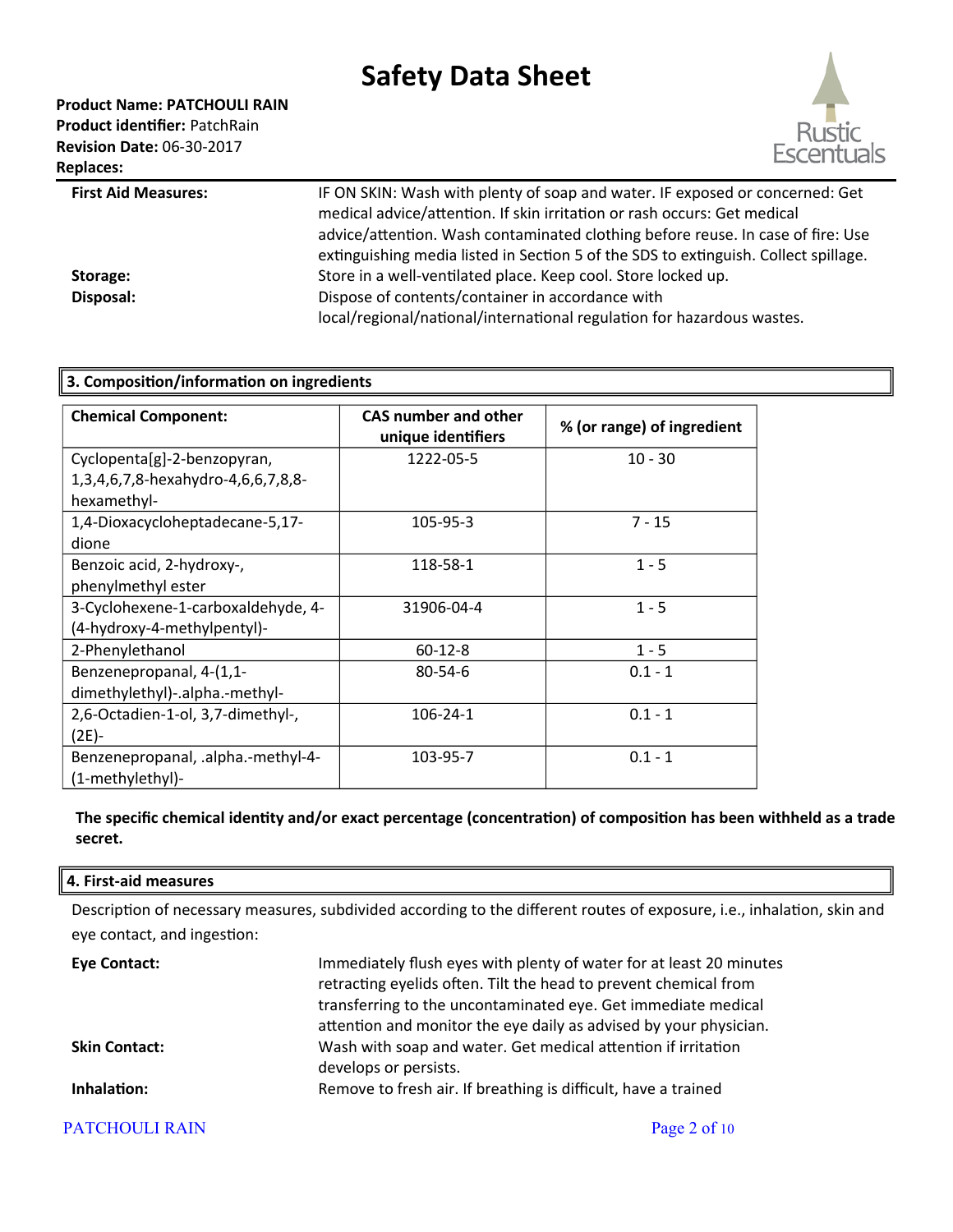**Product Name: PATCHOULI RAIN Product identifier:** PatchRain **Revision Date:** 06-30-2017 **Replaces:** 



|                                                                                             | individual administer oxygen.                                                                                                                                                                                                                                                                                              |  |
|---------------------------------------------------------------------------------------------|----------------------------------------------------------------------------------------------------------------------------------------------------------------------------------------------------------------------------------------------------------------------------------------------------------------------------|--|
| Ingestion:                                                                                  | Do not induce vomiting and seek medical attention immediately.<br>Drink two glasses of water or milk to dilute. Provide medical care<br>provider with this MSDS. Induce vomiting as a last measure.<br>Induced vomiting may lead to aspiration of the material into the<br>lungs potentially causing chemical pneumonitis. |  |
| Most important symptoms/effects, acute and delayed:                                         |                                                                                                                                                                                                                                                                                                                            |  |
| <b>Most important</b><br>symptoms/effects (Acute):                                          | No Data Available                                                                                                                                                                                                                                                                                                          |  |
| <b>Most important</b><br>symptoms/effects (Delayed):                                        | No Data Available                                                                                                                                                                                                                                                                                                          |  |
| Indication of immediate<br>medical attention and special<br>treatment needed, if necessary: | No additional first aid information available                                                                                                                                                                                                                                                                              |  |

### **5. Fire-fighting measures**

Suitable (and unsuitable) extinguishing media:

| Suitable extinguishing media:<br>Unsuitable extinguishing media:                                                     | Use alcohol resistant foam, carbon dioxide, or dry chemical when<br>fighting fires. Water or foam may cause frothing if liquid is burning<br>but it still may be a useful extinguishing agent if carefully applied to<br>the surface of the fire. Do Not direct a stream of water into the hot<br>burning liquid.<br>No Data Available |  |
|----------------------------------------------------------------------------------------------------------------------|----------------------------------------------------------------------------------------------------------------------------------------------------------------------------------------------------------------------------------------------------------------------------------------------------------------------------------------|--|
| Specific hazards arising from the chemical (e.g., nature of any hazardous combustion products):                      |                                                                                                                                                                                                                                                                                                                                        |  |
| <b>Flammability Summary:</b><br>Fire and/or Explosion<br>Hazards:<br><b>Hazardous Combustion</b><br><b>Products:</b> | Combustible<br>Material may be ignited only if preheated to temperatures above<br>the high flash point, for example in a fire.<br>Carbon Oxides, Carbon dioxide, Carbon monoxide                                                                                                                                                       |  |
| Special protective equipment<br>and precautions for fire-<br>fighters:                                               | Do not enter fire area without proper protection including self-<br>contained breathing apparatus and full protective equipment. Use<br>methods for the surrounding fire.                                                                                                                                                              |  |
| 6. Accidental release measures                                                                                       |                                                                                                                                                                                                                                                                                                                                        |  |

| <b>Personal precautions,</b>     | No health affects expected from the clean-up of this material if |
|----------------------------------|------------------------------------------------------------------|
| protective equipment, and        | contact can be avoided. Follow personal protective equipment     |
| emergency procedures:            | recommendations found in Section VIII of this MSDS               |
| <b>Methods and materials for</b> | No special spill clean-up considerations. Collect and discard in |
| containment and cleaning up:     | regular trash.                                                   |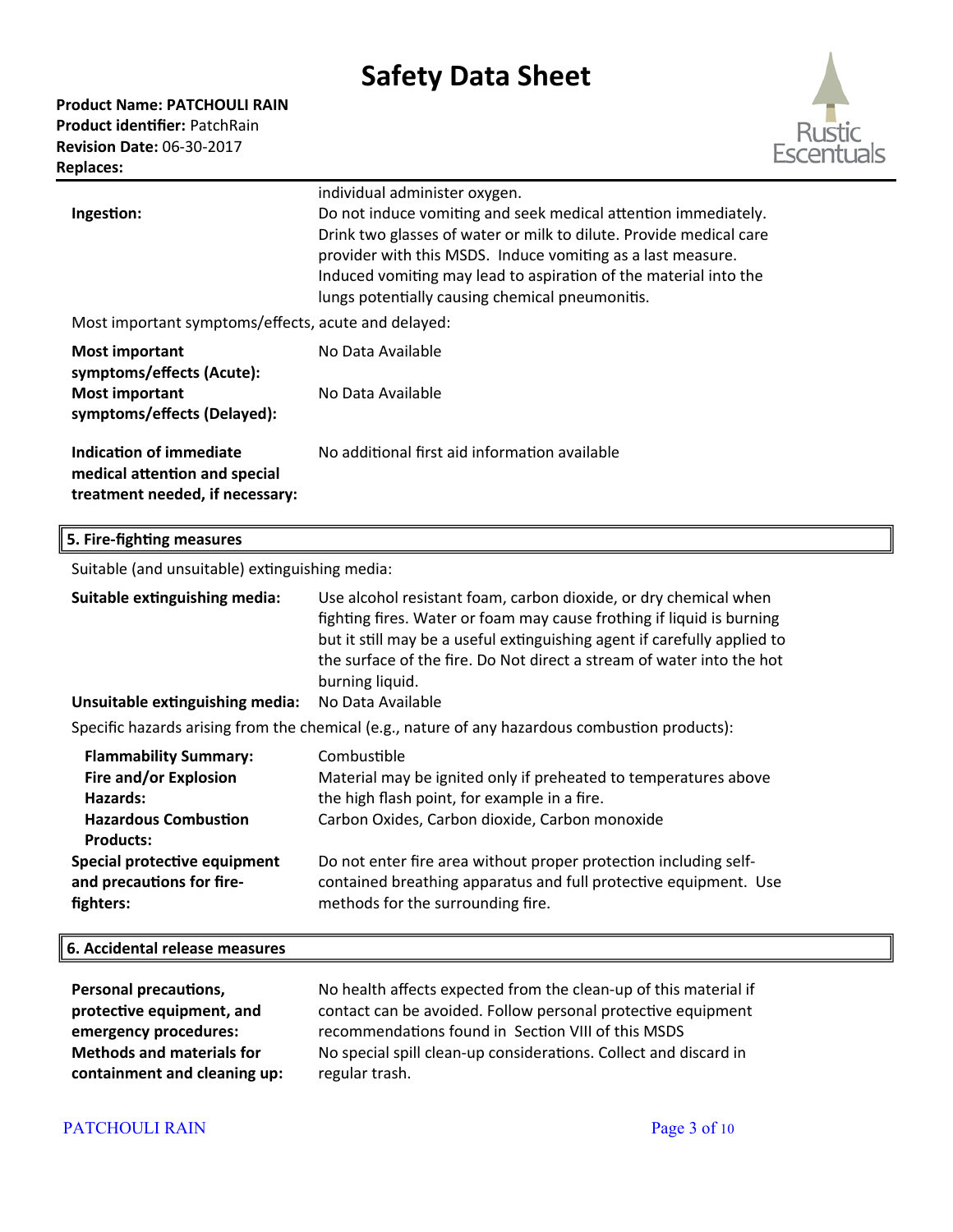#### **Product Name: PATCHOULI RAIN**

**Product identifier:** PatchRain **Revision Date:** 06-30-2017 **Replaces:** 



| 7. Handling and storage                                      |                                                                                                                                                                                                                                                                                                                                                                                                                                                  |  |
|--------------------------------------------------------------|--------------------------------------------------------------------------------------------------------------------------------------------------------------------------------------------------------------------------------------------------------------------------------------------------------------------------------------------------------------------------------------------------------------------------------------------------|--|
| <b>Precautions for safe handling:</b>                        | Mildly irritating material. Avoid unnecessary exposure. As with all<br>chemicals, good industrial hygiene practices should be followed<br>when handling this material. Avoid contact with material, avoid<br>breathing dusts or fumes, use only in a well ventilated area. Do not<br>get in eyes, on skin and clothing Use with adequate ventilation<br>"Empty" containers retain product residue (liquid and/or vapor)<br>and can be dangerous. |  |
| Conditions for safe storage, including any incompatibilities |                                                                                                                                                                                                                                                                                                                                                                                                                                                  |  |
| <b>Conditions for safe storage:</b>                          | Store in a cool dry place. Isolate from incompatible materials. Limit<br>quantity of material stored. Store in a tightly closed container Store<br>in a cool dry place Keep away from heat, sparks, and flame                                                                                                                                                                                                                                    |  |
| <b>Materials to Avoid/Chemical</b><br>Incompatibility:       | Strong oxidizing agents                                                                                                                                                                                                                                                                                                                                                                                                                          |  |

#### **8. Exposure controls/personal protection**

OSHA permissible exposure limit (PEL), American Conference of Governmental Industrial Hygienists (ACGIH) Threshold Limit Value (TLV), and any other exposure limit used or recommended by the chemical manufacturer, importer, or employer preparing the safety data sheet, where available:

| <b>Chemical Component</b>                                              | <b>ACGIH TLV-TWA</b>                                                                                                                                                                                                                                                                                                                                                                                                                                                                                                 | <b>ACGIH STEL</b>                                                                                                                | <b>OSHA PEL</b> |
|------------------------------------------------------------------------|----------------------------------------------------------------------------------------------------------------------------------------------------------------------------------------------------------------------------------------------------------------------------------------------------------------------------------------------------------------------------------------------------------------------------------------------------------------------------------------------------------------------|----------------------------------------------------------------------------------------------------------------------------------|-----------------|
| No Data Available                                                      |                                                                                                                                                                                                                                                                                                                                                                                                                                                                                                                      |                                                                                                                                  |                 |
| <b>Appropriate engineering</b><br>controls:                            | No exposure limits exist for the constituents of this product.<br>General room ventilation might be required to maintain operator<br>comfort under normal conditions of use. Engineering controls must<br>be designed to meet the OSHA chemical specific standard in 29 CFR<br>1910. Engineering controls must be designed to control vapor<br>concentrations to below levels published in 29 CFR 1910.1000.<br>Facilities storing or using this material should be equipped with an<br>eyewash and safety shower.   |                                                                                                                                  |                 |
| Individual protection measures, such as personal protective equipment: |                                                                                                                                                                                                                                                                                                                                                                                                                                                                                                                      |                                                                                                                                  |                 |
| <b>Respiratory Protection:</b><br><b>Eye Protection:</b>               | No respiratory protection required under normal conditions of use.<br>Provide general room exhaust ventilation if symptoms of<br>overexposure occur as explained Section III. A respirator is not<br>normally required. Follow a respiratory protection program that<br>meets 29 CFR 1910.134 and ANSI Z88.2 requirements whenever<br>work place conditions warrant the use of a respirator. A supplied air<br>type respiratory will be required.<br>Wear chemically resistant safety glasses with side shields when |                                                                                                                                  |                 |
|                                                                        |                                                                                                                                                                                                                                                                                                                                                                                                                                                                                                                      | handling this product. Wear additional eye protection such as<br>chemical splash goggles and/or face shield when the possibility |                 |
| <b>PATCHOULI RAIN</b>                                                  |                                                                                                                                                                                                                                                                                                                                                                                                                                                                                                                      |                                                                                                                                  | Page 4 of 10    |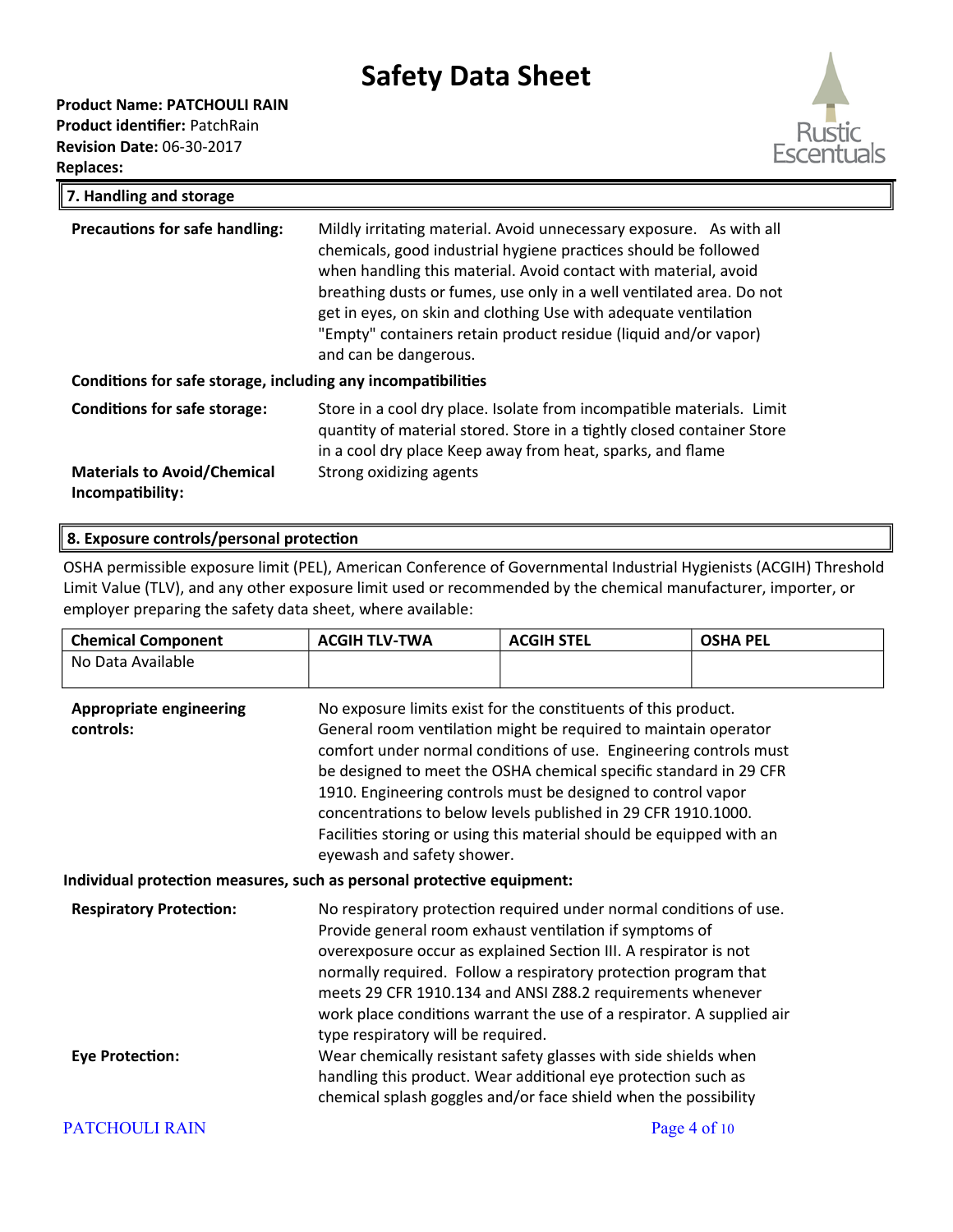**Product Name: PATCHOULI RAIN Product identifier:** PatchRain **Revision Date:** 06-30-2017 **Replaces:** 



|                                    | exists for eye contact with splashing or spraying liquid, or airborne<br>material. Do not wear contact lenses. Have an eye wash station<br>available. Wear goggles and a Face shield                                                                                                                                                                                                                                                               |
|------------------------------------|----------------------------------------------------------------------------------------------------------------------------------------------------------------------------------------------------------------------------------------------------------------------------------------------------------------------------------------------------------------------------------------------------------------------------------------------------|
| <b>Skin Protection:</b>            | Not normally considered a skin hazard. Where use can result in skin<br>contact, practice good personal hygiene and wear a barrier cream<br>and/or impervious surgical style gloves. Wash hands and other<br>exposed areas with mild soap and water before eating, drinking,<br>and when leaving work. Where contact is likely, wear chemical<br>resistant gloves, a chemical suit, rubber boots, and chemical safety<br>goggles plus a face shield |
| Gloves:                            | No information available                                                                                                                                                                                                                                                                                                                                                                                                                           |
| <b>Respiratory Protection:</b>     | No respiratory protection required under normal conditions of use.<br>Provide general room exhaust ventilation if symptoms of<br>overexposure occur as explained Section III. A respirator is not<br>normally required. Follow a respiratory protection program that<br>meets 29 CFR 1910.134 and ANSI Z88.2 requirements whenever<br>work place conditions warrant the use of a respirator. A supplied air<br>type respiratory will be required.  |
| <b>Other Protective Equipment:</b> | Wear goggles and a Face shield Where contact is likely, wear<br>chemical resistant gloves, a chemical suit, rubber boots, and<br>chemical safety goggles plus a face shield                                                                                                                                                                                                                                                                        |
| <b>General Hygiene Conditions:</b> | As with all chemicals, good industrial hygiene practices should be<br>followed when handling this material. Avoid contact with material,<br>avoid breathing dusts or fumes, use only in a well ventilated area.<br>Do not get in eyes, on skin and clothing Use with adequate<br>ventilation "Empty" containers retain product residue (liquid and/or<br>vapor) and can be dangerous.                                                              |

### **9. Physical and chemical properties**

**Appearance (physical state, color, etc.):**

| Appearance (physical state):                  | Liquid                 |
|-----------------------------------------------|------------------------|
| Color:                                        | Clear                  |
| Odor:                                         | Comparable to Standard |
| <b>Odor threshold:</b>                        | Not determined         |
| pH:                                           | Not Available          |
| Initial Boiling Point and Boiling Range (°C): | No Data Available      |
| <b>Flash Point:</b>                           | 1959                   |
| <b>Evaporation Rate:</b>                      | Not Available          |
| Flammability (solid, gas):                    | No Data Available      |
| Upper/lower flammability or explosive limits: |                        |
| <b>Upper Flammable/Explosive Limit:</b>       | Not Available          |
| Lower Flammable/Explosive Limit:              | Not Available          |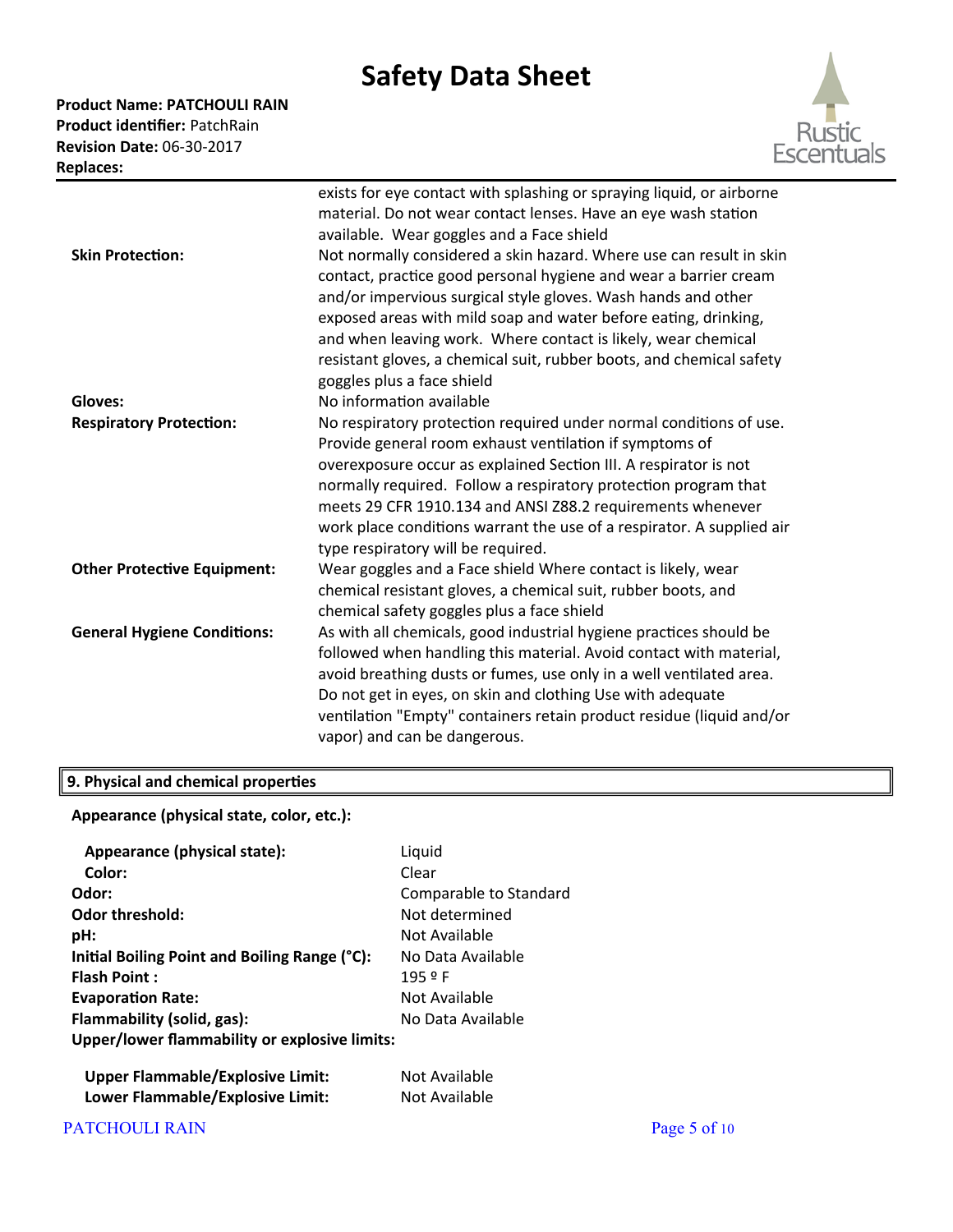#### **Product Name: PATCHOULI RAIN**

**Product identifier:** PatchRain **Revision Date:** 06-30-2017 **Replaces:** 



| <b>Vapor Density:</b>              | >1                              |  |
|------------------------------------|---------------------------------|--|
| <b>Relative Density:</b>           | 1.0821                          |  |
| Solubility(ies):                   | Soluble in water- No            |  |
| <b>Decomposition Temperature::</b> | 335                             |  |
| <b>Viscosity:</b>                  | No Data Available               |  |
| Volatiles, % by weight             | 0.15                            |  |
| <b>Volatile Organic Chemicals</b>  | No Data Available               |  |
| <b>Bulk Density</b>                | 9.029                           |  |
|                                    |                                 |  |
| 10. Stability and reactivity       |                                 |  |
|                                    |                                 |  |
| <b>Reactivity:</b>                 | No Data Available               |  |
| <b>Chemical stability:</b>         | Stable under normal conditions. |  |
| <b>Possibility of hazardous</b>    | No Data Available               |  |
| . <b>. .</b>                       |                                 |  |

| reactions:                        |                                                                 |
|-----------------------------------|-----------------------------------------------------------------|
| Conditions to avoid (e.g., static | Temperatures above flash point in combination with sparks, open |
| discharge, shock, or vibration):  | flames, or other sources of ignition. Direct sources of heat.   |
|                                   | Contamination Elevated temperatures.                            |
| Incompatible materials:           | Strong oxidizing agents                                         |
| <b>Hazardous decomposition</b>    | Carbon Oxides Carbon dioxide Carbon monoxide                    |
| products:                         |                                                                 |

#### **11. Toxicological information**

| Information on the likely routes  | Skin contact, Eye contact |
|-----------------------------------|---------------------------|
| of exposure (inhalation,          |                           |
| ingestion, skin and eye contact): |                           |
| Symptoms related to the           | No Data Available         |
| physical, chemical and            |                           |
| toxicological characteristics:    |                           |
| <b>Target Organs Potentially</b>  | No Data Available         |
| <b>Affected by Exposure:</b>      |                           |
| <b>Chemical Interactions That</b> | None Known                |
| <b>Change Toxicity:</b>           |                           |

**Delayed and immediate effects and also chronic effects from short- and long-term exposure:**

**Immediate (Acute) Health Effects by Route of Exposure:**

| <b>Inhalation Irritation:</b> | Can cause respiratory irritation.                                                 |  |  |
|-------------------------------|-----------------------------------------------------------------------------------|--|--|
| <b>Skin Contact:</b>          | Can cause minor skin irritation.                                                  |  |  |
|                               | No absorption hazard in normal industrial use.                                    |  |  |
| <b>Eve Contact:</b>           | Contact with the eyes may cause moderate to severe eye injury. Eye contact may    |  |  |
|                               | result in tearing and reddening, but not likely to permanently injure eye tissue. |  |  |
|                               | Temporary vision impairment (cloudy or blurred vision) is possible.               |  |  |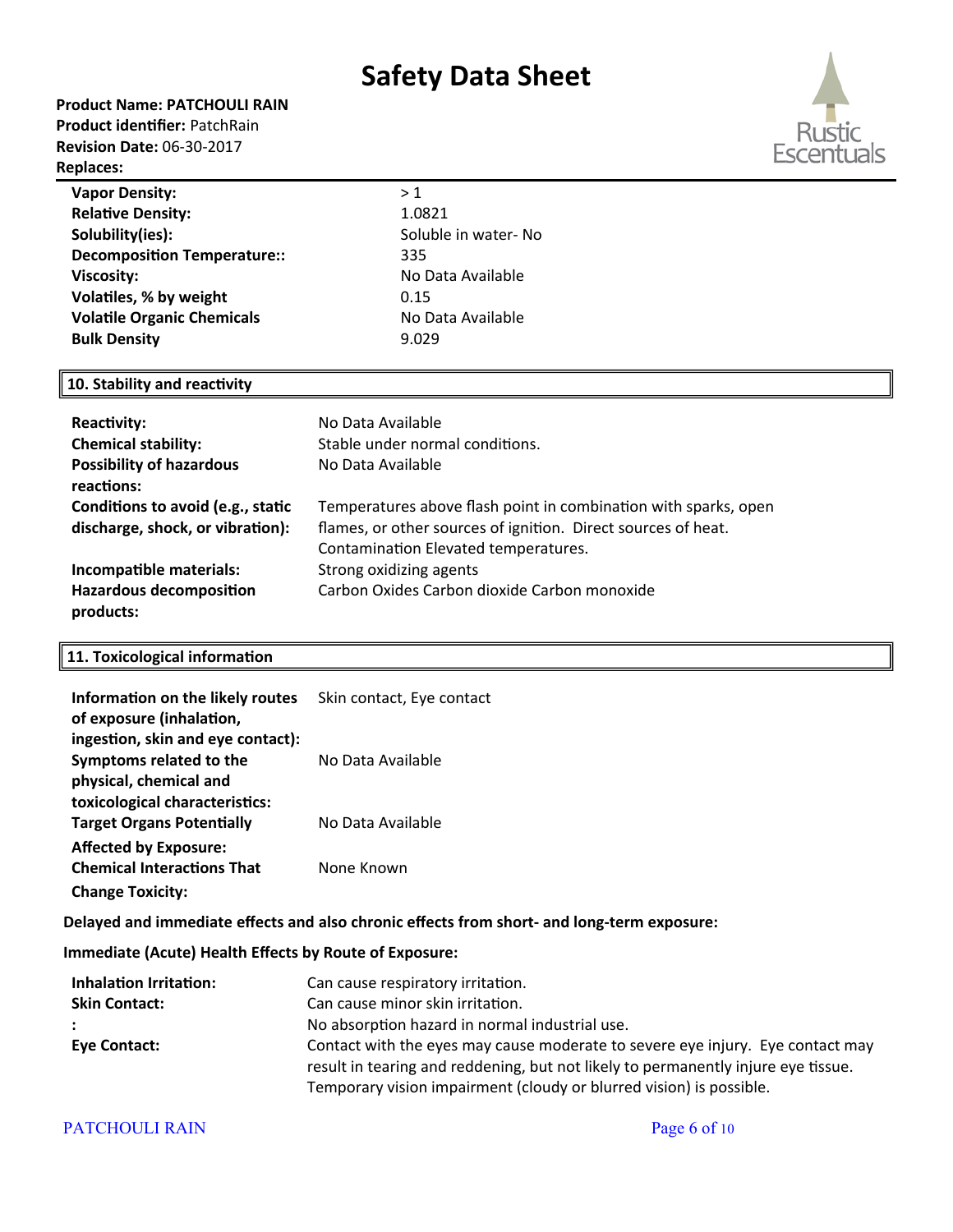**Product Name: PATCHOULI RAIN**

**Product identifier:** PatchRain **Revision Date:** 06-30-2017

**Replaces:** 



**Skin Contact:** Upon prolonged or repeated contact, can cause minor skin irritation, defatting, and dermatitis.

**Skin Absorption:** Upon prolonged or repeated exposure, no hazard in normal industrial use.

#### **Numerical measures of toxicity (such as acute toxicity estimates) Component Toxicology Data**

| <b>Chemical Component</b> | Oral LD50 | <b>Dermal LD50</b> | <b>Inhalation LC50</b> |
|---------------------------|-----------|--------------------|------------------------|
| No data available         |           |                    |                        |

**Whether the hazardous chemical is listed in the National Toxicology Program (NTP) Report on Carcinogens (latest edition) or has been found to be a potential carcinogen in the International Agency for Research on Cancer (IARC) Monographs (latest edition), or by OSHA**

| <b>Chemical Name</b> | <b>OSHA Carcinogen</b> | <b>IARC Carcinogen</b> | <b>NTP Carcinogen</b> |
|----------------------|------------------------|------------------------|-----------------------|
| No Data Available    |                        |                        |                       |

### **12. Ecological information**

**Ecotoxicity (aquatic and terrestrial, where available):** This material is not expected to be harmful to the ecology.

### **Ecological Toxicity Data**

| <b>Chemical Component</b> | <b>Aquatic EC50</b><br>Crustacea | <b>Aquatic ERC50 Algae</b> | <b>Aquatic LC50 Fish</b> |
|---------------------------|----------------------------------|----------------------------|--------------------------|
| No Data Available         |                                  |                            |                          |

| Persistence and degradability:    | No Data Available |
|-----------------------------------|-------------------|
| <b>Bioaccumulative potential:</b> | No Data Available |

### PATCHOULI RAIN Page 7 of 10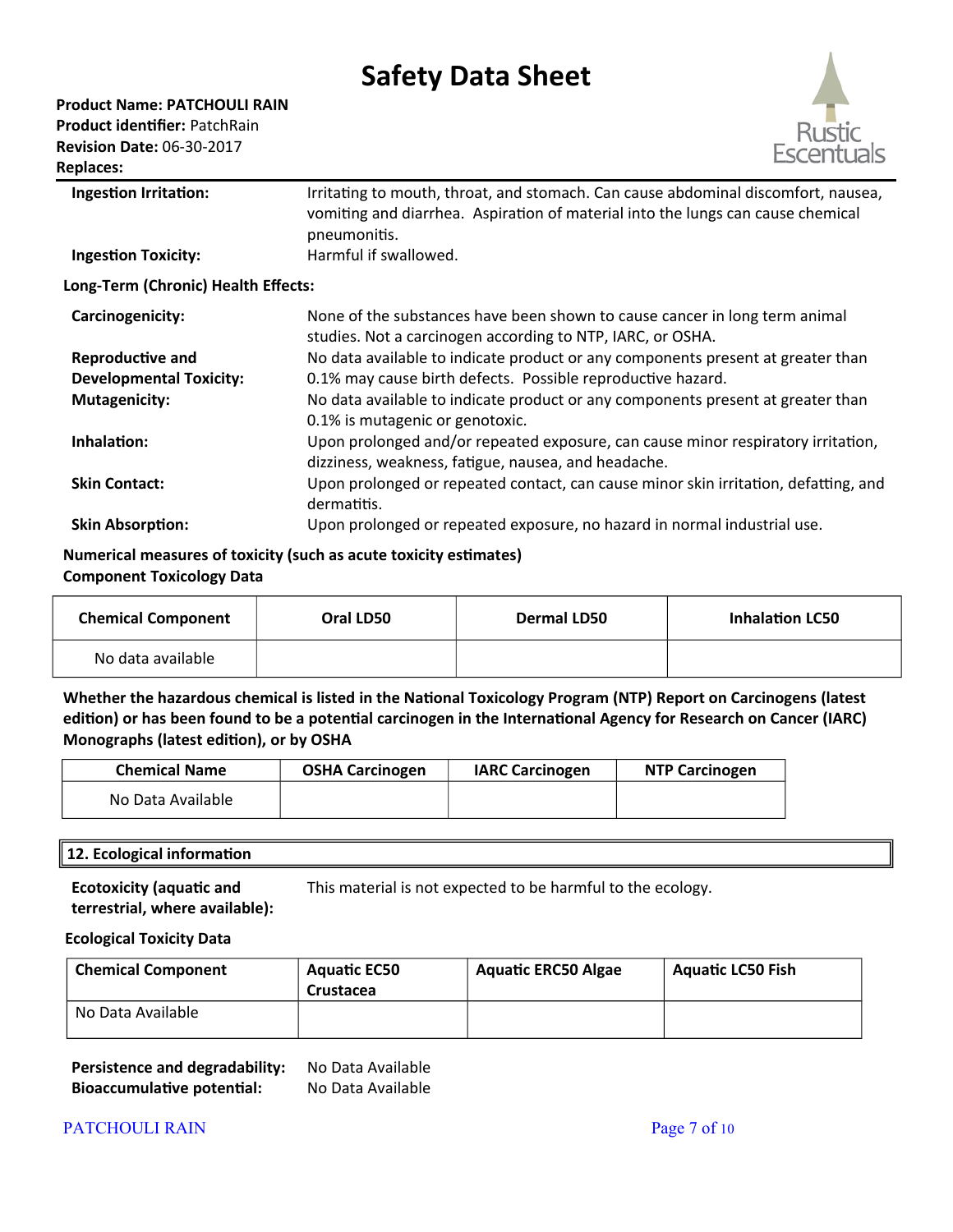**Product Name: PATCHOULI RAIN Product identifier:** PatchRain **Revision Date:** 06-30-2017 **Replaces:** 



#### **Mobility in soil:** No Data Available **Other adverse effects (such as hazardous to the ozone layer):** No Data Available

### **13. Disposal considerations**

|                                        | Description of waste residues and information on their safe handling and methods of disposal, including the |  |  |
|----------------------------------------|-------------------------------------------------------------------------------------------------------------|--|--|
| disposal of any contaminated packaging |                                                                                                             |  |  |
| <b>Description of waste residues:</b>  | Spent or discarded material may be a hazardous waste.                                                       |  |  |
| <b>Safe Handling of Waste:</b>         | No Data Available                                                                                           |  |  |
| <b>Waste treatment methods</b>         | DO NOT DUMP INTO ANY SEWERS, ON THE GROUND, OR INTO                                                         |  |  |
| (including packaging):                 | ANY BODY OF WATER. All disposal practices must be in                                                        |  |  |
|                                        | compliance with all Federal, State/Provincial and local laws and                                            |  |  |
|                                        | regulations. Regulations may vary in different locations. Waste                                             |  |  |
|                                        | characterizations and compliance with applicable laws are the                                               |  |  |
|                                        | sole responsibility of the waste generator. As your supplier, we                                            |  |  |
|                                        | have no control over the management practices or                                                            |  |  |
|                                        | manufacturing processes of parties handling or using this                                                   |  |  |
|                                        | material. The information presented here pertains only to the                                               |  |  |
|                                        | product when used as intended, according to this MSDS. For                                                  |  |  |
|                                        | unused and uncontaminated product, the preferred options                                                    |  |  |
|                                        | include sending to a licensed and permitted incinerator or other                                            |  |  |
|                                        | thermal destruction device. Various federal, state or provincial                                            |  |  |
|                                        | agencies may have specific regulations concerning the                                                       |  |  |
|                                        | transportation, handling, storage, use or disposal of this product                                          |  |  |
|                                        | which may not be covered in this MSDS. The user shall have to                                               |  |  |
|                                        | review these regulations to ensure full compliance with all                                                 |  |  |
|                                        | applicable regulations.                                                                                     |  |  |
|                                        |                                                                                                             |  |  |
| 14. Transport information              |                                                                                                             |  |  |
| <b>US DOT Ground Shipping</b>          | <b>Not Restricted</b>                                                                                       |  |  |
|                                        |                                                                                                             |  |  |
| Description:                           |                                                                                                             |  |  |
| <b>IATA Shipping Description:</b>      | <b>Not Restricted</b>                                                                                       |  |  |
| <b>IMDG Shipping Description:</b>      | <b>Not Restricted</b>                                                                                       |  |  |

### **15. Regulatory information**

#### **Safety, health and environmental regulations specific for the product in question**

| <b>TSCA Status:</b>        | All components in this product are on the TSCA Inventory.       |
|----------------------------|-----------------------------------------------------------------|
| <b>California Prop 65:</b> | Does not contain any chemicals listed on California Proposition |
|                            | 65.                                                             |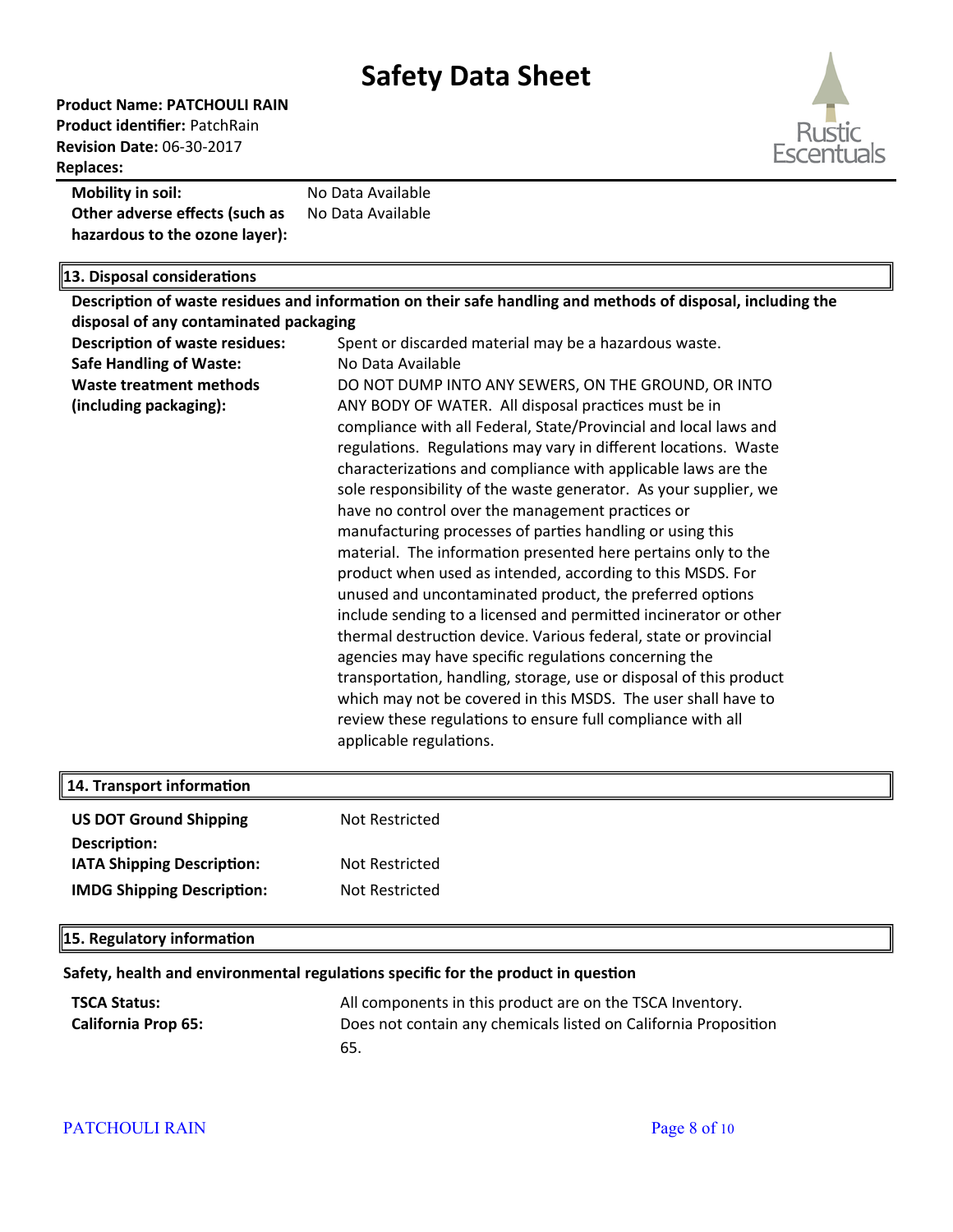

#### **Regulated Components:**

| <b>Chemical Component</b> | <b>CAS number and</b><br>other unique<br>identifiers | Regulation         | % Range |
|---------------------------|------------------------------------------------------|--------------------|---------|
| None Listed               |                                                      | California Prop 65 |         |
|                           |                                                      | Cancer             |         |
| None Listed               |                                                      | California Prop 65 |         |
|                           |                                                      | Developmental      |         |
| None Listed               |                                                      | California Prop 65 |         |
|                           |                                                      | Reproductive       |         |
|                           |                                                      | Female             |         |
| None Listed               |                                                      | California Prop 65 |         |
|                           |                                                      | Reproductive Male  |         |
| None Listed               |                                                      | <b>CERCLA</b>      |         |
| None Listed               |                                                      | <b>SARA 313</b>    |         |
| None Listed               |                                                      | <b>SARA EHS</b>    |         |

#### **16. Other information, including date of preparation or last revision.**

**Revision Date:** 06-30-2017 **Revision Number:** 4

**Disclaimer: Important: While the descriptions, data and information** contained herein are presented in good faith and believed to be accurate, it is provided for your guidance only. Because many factors may affect processing or application/use, we recommend that you perform an assessment to determine the suitability of the product for your particular purpose prior to use. Nothing herein should be interpreted as a recommendation to infringe existing patents or violate any laws or regulations. No warranties of any kind, either expressed or implied, including fitness for a particular purpose are made regarding the product described. We assume NO responsibility for any injuries resulting from misuse or misapplication of this product or that might be sustained because of inhalation, ingestion, absorption or other contact with this product. In no case shall the descriptions, information, or data provided be considered a part of our terms and conditions of sale. Further, the descriptions, data and information furnished hereunder are given gratis. No PATCHOULI RAIN Page 9 of 10